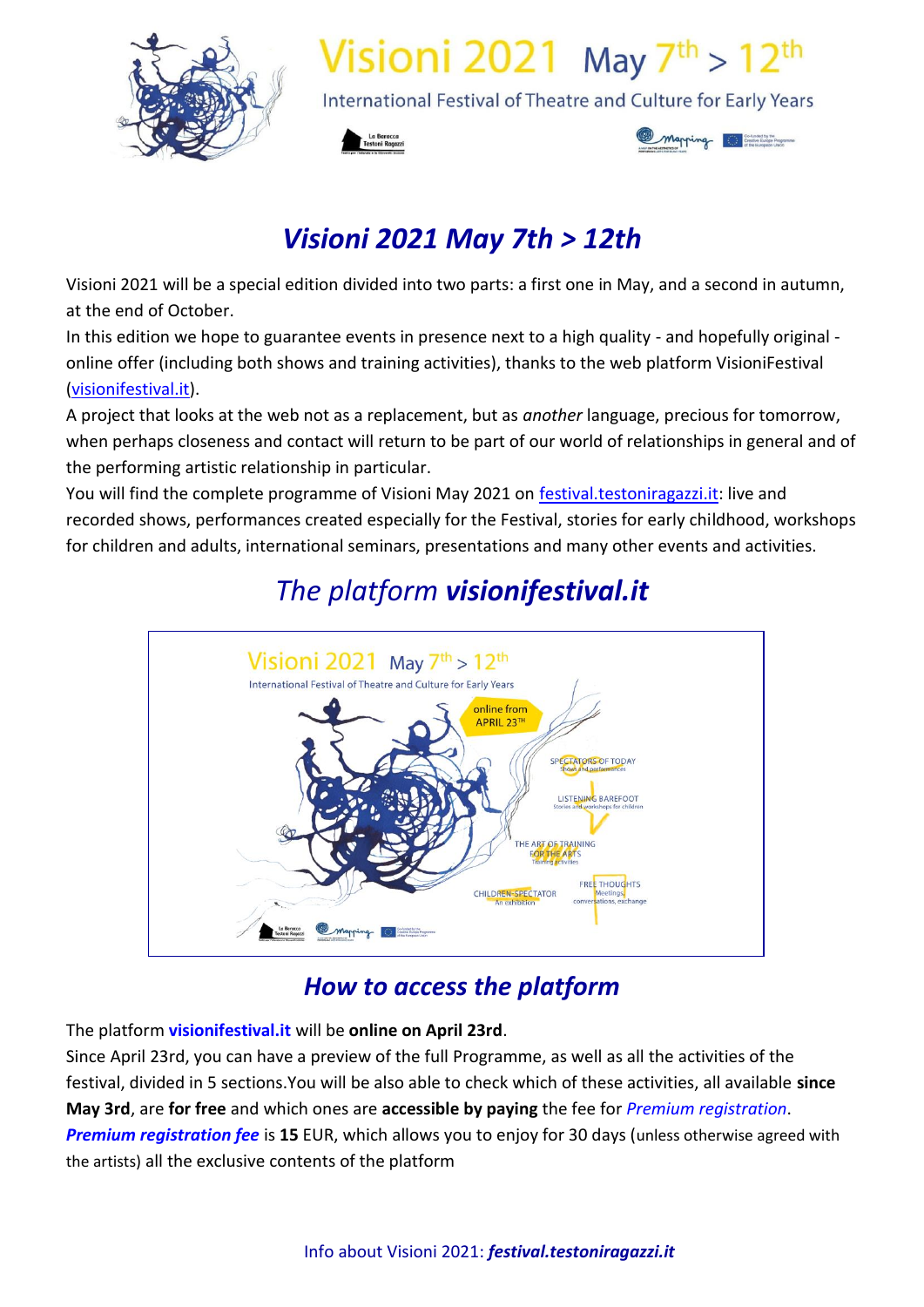

# Visioni 2021 May  $7<sup>th</sup> > 12<sup>th</sup>$

International Festival of Theatre and Culture for Early Years





## *The contents of visionifestival.it*

*SPECTATORS OF TODAY Shows and performances*

#### *The shows*

Recorded and live streaming performances. 14 productions for early years by 12 companies. The three Mapping Coproductions will be presented in live streaming: Frames/Memories in three acts (La Baracca-Italy), Ton in ton (Toihaus Theater - Austria) and Tiébélé (Théâtre de La Guimbarde - Belgium). Also in live streaming: Boxes (Theater De Spiegel - Belgium), Natanam (DaTe Danza - Spain), Exercises of Fantastica (Sosta palmizi - Italy), Link (Compagnia ABC - Italy), Colors (Compagnia TPO - Italy), Naturalis. Four elements as a home (Compagnia Il Melarancio - Italy), Mr. Stick's adventures (Pandemonium Teatro - Italy), The builder of stories and Mandela's window (La Baracca – Italy). The following shows will be streamed with pre-recorded videos: Beautifully Different (Ceren Oran – Turkey/Germany) and Cyclo (Compañía Aranwa - Chile).

#### Poetry Pills, a tribute to Valeria Frabetti

6 performances by different artists, inspired by six poems. Special moments interpreted by national and international artists through dance, voice, image, music... Every day a different poetry pill. With Bruno Cappagli (Italy), Omar Meza (Spain), the Marduix (Spain), Silvia Traversi (Italy), Serena Marossi (Italy) and Bruno Stori (Italy).

#### *On the other side of the glass*

Videos of the performances *The Elephant and the Dancer* (dance with elements of clowning) and *Fragments of Frames* (taken from the show Frames) created for the project *Al di là del vetro/ On the other side of the glass* by La Baracca - Testoni Ragazzi in collaboration with the Municipality of Bologna to reintroduce performance activities in these months of Covid emergency restrictions.

 Videos documenting the experience in the gardens of the Crèches and Kindergartens of Bologna.

#### *Opening and closing of the Festival*

*The theatre turns on* and *The theatre turns off*, video contributions created by the technicians of La Baracca for the opening and closing of the Festival.

#### *THE CHILDREN-SPECTATORS - An exhibition*

#### *"The Children-Spectators 2021" exhibition*

The 3rd edition of the exhibition "The Children-Spectators" is an initiative that is part of the European project Mapping, a map on the aesthetics of performing arts for early years. Thanks to the partnership with Bologna Children's Book Fair, 584 illustrators from 61 countries took part in the 2021 edition. The exhibition presents 35 illustrations by 35 illustrators from 20 countries.

### *THE ART OF TRAINING FOR THE ARTS Training activities*

#### *Online workshops*

7 meetings with artists, short artistic experiences to offer suggestions to the participants and stimulate new, unexplored skills, to be reshaped in our daily relationship with children.

While we wait for things to go back to normal (hopefully before next Autumn's edition), in this May 2021 edition, we will be enhancing and experimenting with the online experience. In Italian: Kamishibai - Tales in a suitcase with Irene Ferraresi / Artebambini (Italy), The resilience of the human being, through dance with Omar Meza (Spain), Theatre and object, a language with Andrea Buzzetti (Italy), Listening and moving with Silvia Traversi (Italy), Music, the creative muse, with Bruno Cappagli (Italy).

**In English:** Playing with the body to tell stories with Layla Raña (Chile) and Free bodies in limited spaces with Ceren Oran (Turkey-Germany).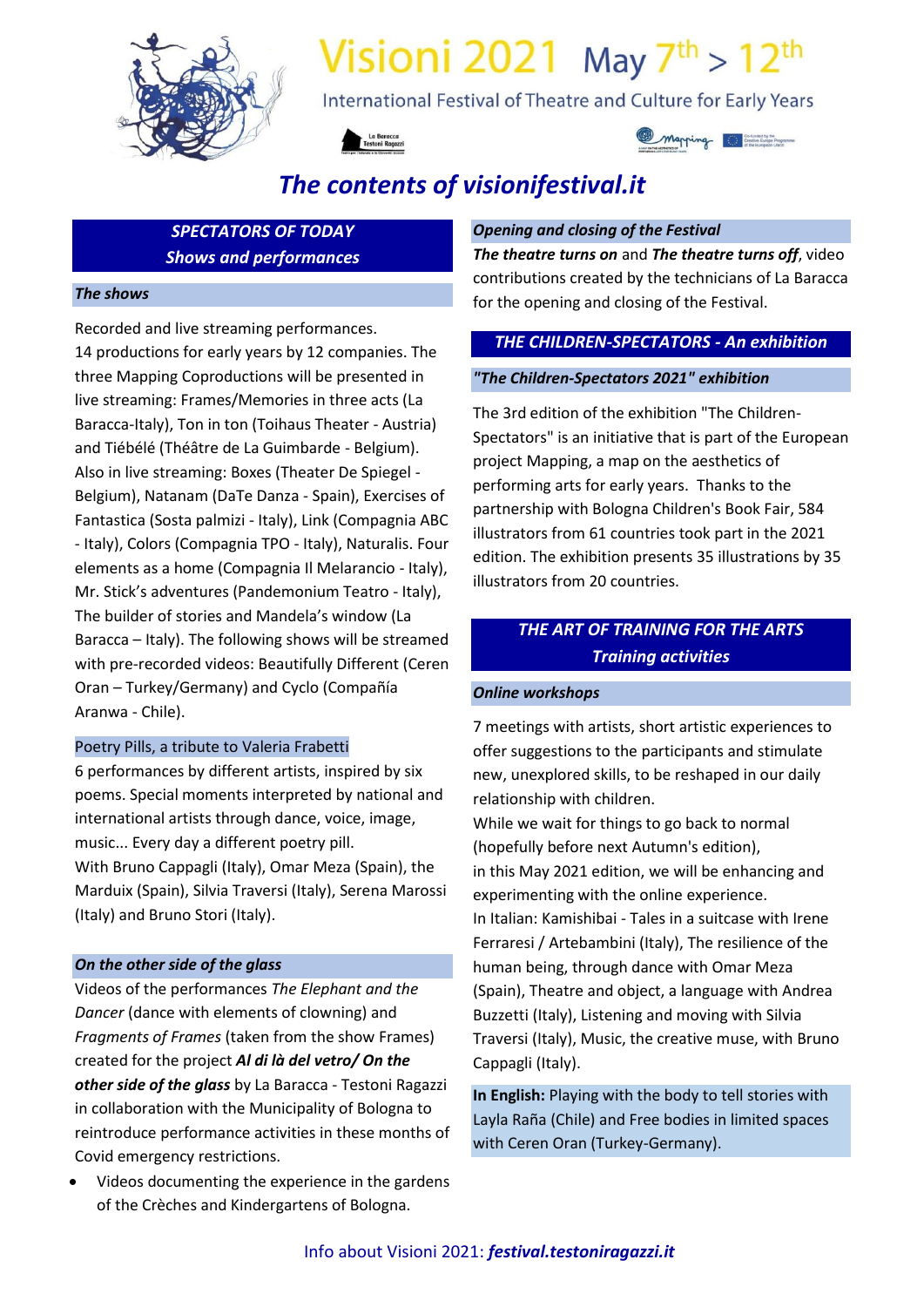

# Visioni 2021 May  $7<sup>th</sup>$  > 12<sup>th</sup>

International Festival of Theatre and Culture for Early Years



#### *On this and the other side of the glass.*

*Seminar promoted by "Lo sguardo altrove - the Festival observatory".* 

A 90-minute ZOOM webinar starting from the photo and video documentation of the experience lived in the educational services of the Municipality of Bologna before the Festival: the seminar will collect thoughts and reflections of educators, teachers, pedagogues, researchers and artists. Coordinated by Marina Manferrari, coordinator of Lo sguardo altrove. The seminar will focus on what happens "on this side" and "on the other side" of the glass window during the performing events of *Al di là del vetro / On the other side of the glass*, on what the children and the artists experience and what the educators and the teachers feel.

 All the recorded lectures will remain available after the meetings are over.

### *Unique Pieces.*

#### Short online meetings on Art and Education

*Unique pieces... how to approach children in their uniqueness* is a collaboration between *La Baracca - Testoni Ragazzi* and the *Gualandi Foundation*.Unique Pieces is a "format" designed for educators and teachers, where they share reflections and experiences: it includes interviews, dialogues with children from crèches and kindergartens and other features on the subject. Each episode will last about 40 minutes and will be about a specific topic. The first four episodes will gradually be made available on the Platform: *Unique pieces...; Narrating bodies...; The art of storytelling... and Letting ourselves be surprised*...

### *LISTENING BAREFOOT Stories and workshops for children*

#### *A show about to be born*

 4 videos conceived for *Uno spettacolo sta per nascere / A show is about to be born*, a series of short, surreal online conversations between



children in the crèches, their educators and the artists of *Frames / Memories in three acts*

 1 video documenting the experience made in the crèches of Bologna.

#### *A story in episodes. Marco Polo's incredible journey between Bari and Bologna*

A single story in 4 episodes of 5 minutes: the character of Marco Polo is revisited and narrated by Flavio Albanese. A story "disturbed" by various unexpected daily events (delays, forgetfulness...) for children aged 3 to 6.

#### *An elephant was rocking... Animated stories for very young children*

The animated drawings by Enrico Montalbani and the texts by Roberto Frabetti revolve around the stories of many elephants and colours, swinging and rocking everywhere... singing that beautiful nursery rhyme "Un elefante si dondolava.../ An elephant was rocking..." The first three pilot episodes will be presented in May, each about three minutes long, dedicated to children from 1 to 3 years old.

#### *Stories from around the world*

5 short five-minute stories told in original language by artists from other countries in their original language, because we like the idea that Visioni is a place where many different languages are spoken. With Asdrubal Ortiz (Cuba), Lalya Raña (Chile), Christian Schroeder (Denmark), Ceren Oran (Turkey), Michael Lurse (Germany).

#### *Workshops with children*

2 workshops for children from 2 to 6 years old, to be experienced with their parents to share a short artistic experience, in a light and pleasant way. The first is centred on dance: The Lighthouse. A journey through movement with Andra Mihaela Burcă (Romania-Italy). The second on visual arts: *Art, Home Deliveries:* The Blue, with Irene Ferraresi - Atelier Dada (Italy).